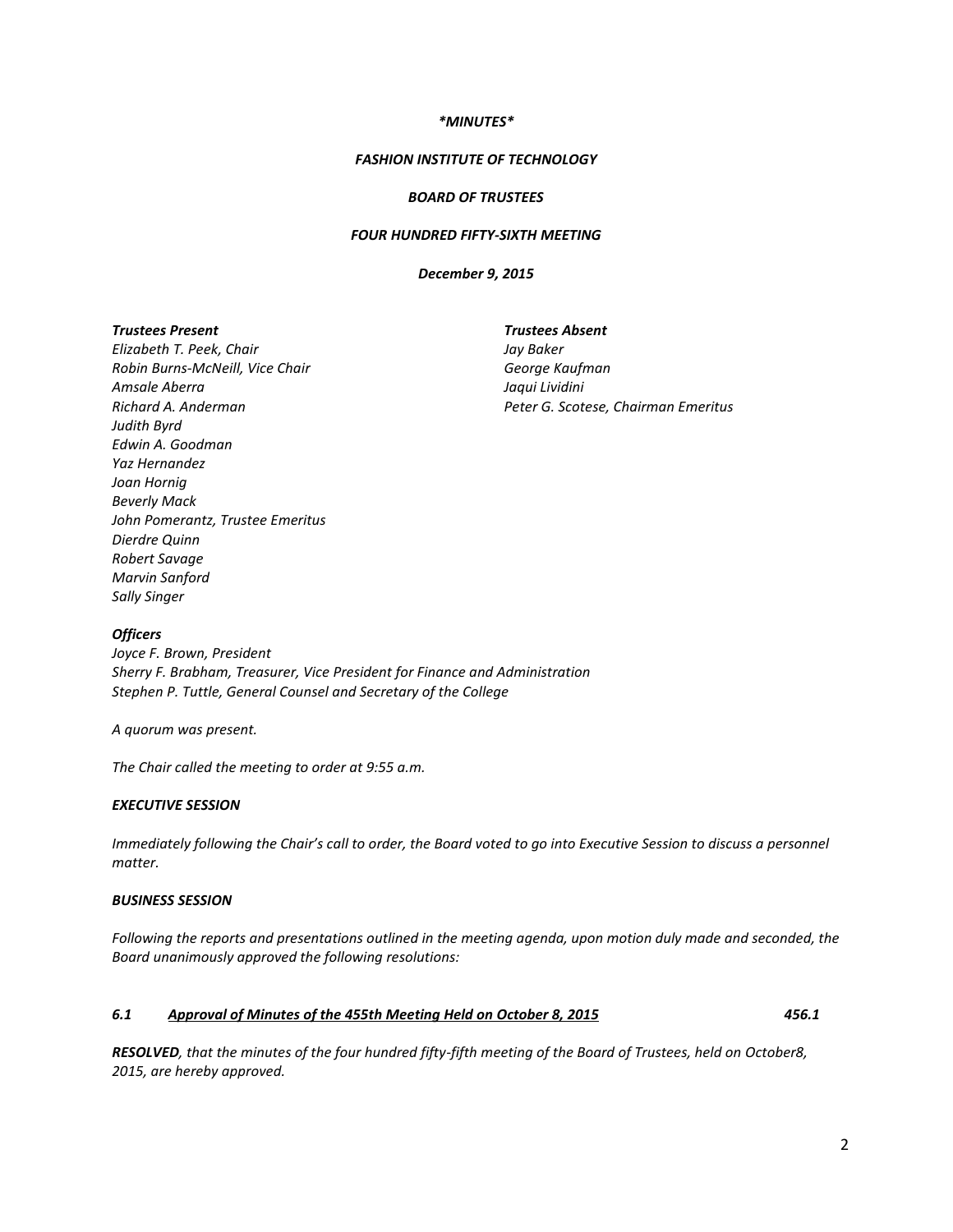#### *6.2 Corrected: October 8, 2015 Certificates of Permanent Tenure 456.2*

*RESOLVED, that Certificates of Permanent Tenure be issued to:*

*Rebecca Bauman Assistant Professor Modern Languages and Culture Tenure Date: August 20, 2015* 

*Ann Cantrell Assistant Professor Fashion Merchandising Management Tenure Date: August 20, 2015*

*Benita Jones Assistant Professor Academic Advisement Center Tenure Date: August 20, 2015*

*Shelley Kohan Assistant Professor Fashion Merchandising Management Tenure Date: August 20, 2015*

*Gennady Lyakir Assistant Professor Social Sciences Tenure Date: August 20, 2015*

*Ajoy Sarkar Associate Professor Textile Development and Marketing Tenure Date: August 20, 2015*

## *6.3 Certificates of Permanent Tenure 456.3*

*RESOLVED, that Certificates of Permanent Tenure be issued to:*

*Nateer Carino Administrative Assistant Museum Tenure Date: November 1, 2015*

*Leslie Greiner Cataloging Assistant Library Tenure Date: December 1, 2015*

*Marcia Lezama Counselor Associate Academic Advisement Center Tenure date: October 15, 2015* *Jada Schumacher Associate Professor Communications Design Tenure Date: August 20, 2015*

*Dan Shefelman Assistant Professor Illustration Tenure Date: August 20, 2015*

*Christie Shin Assistant Professor Communications Design Tenure Date: August 20, 2015*

*Regan J. Teen Associate Professor Academic Advisement Center Tenure Date: August 20, 2015*

*Wendy Yothers Assistant Professor Jewelry Design Tenure Date: August 20, 2015*